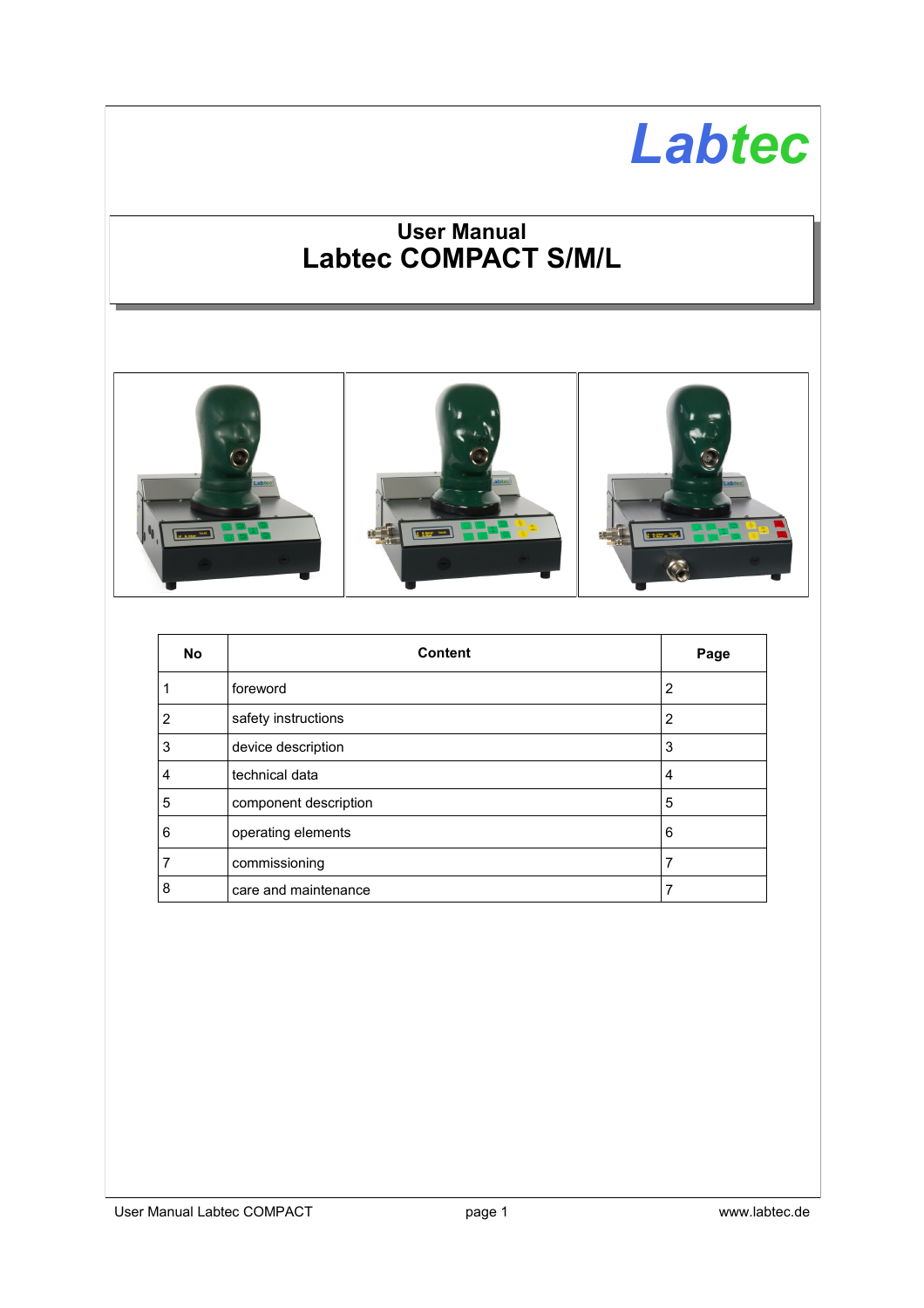#### **1. foreword**

This operating manual describes the operation of the **Labtec COMPACT** series of test instruments.

Labtec test devices are professional tools that require comprehensive respiratory protection expertise, e.g. by completing training as a respirator maintenance technician, to ensure proper operation and correct measurement.

A prerequisite for proper operation of the device is that the device is operated and used exclusively in accordance with these operating instructions. Labtec is not liable for personal injury or damage to property or consequential damage of any kind if the device is used in a manner other than that described in this manual. The same applies to the acceptance of any warranty and quarantee claims.

Otherwise, the terms of sale and delivery as well as the warranty and guarantee conditions of Labtec GmbH apply, which are not extended in any way by these instructions.

#### **2. safety instructions**

Each Labtec test device requires devicespecific instruction by an authorized Labtec employee or training partner.

The device may only be operated by instructed and authorized personnel.

The device may only be serviced and repaired by trained and certified Labtec service technicians. Only original spare parts and accessories must be used.

The device may only be opened by a Labtec service technician or, if expressly requested. under instruction by a Labtec employee.

To ensure proper functioning of the device and thus a correct measurement result, the device must be serviced at least once a year by a trained and certified Labtec service technician and tested and calibrated by him or her using a Labtec calibration device.

The list of current, certified employees, training partners and service technicians is updated daily and is available from Labtec or on the Labtec homepage.

Labtec devices are partly operated with breathing air in the high pressure range of up to 400bar. Operating a device under high pressure requires the greatest care. Before connecting and disconnecting a test item / breathing apparatus, the test bench must always be completely depressurized and air supply lines, especially the main valve, closed.

The device connection must always be checked. Devices must always be connected completely correctly. When connecting to the high pressure device connection, the device thread must be completely screwed to the internal thread of the device connection.

Before switching off the test device electrically, the test bench must first be completely depressurized and vented and then all connected devices and any full face masks must be removed.

Never test dirty demand valves or masks on the test head. There is a risk of dust particles getting into the measuring system, which can impair the function.

When the test stand is started up, the mouth opening and the instrument connections must remain open, otherwise self-calibration will be incorrect and the measurement data will be incorrect.

The test device must be set up horizontally and rest well on all support buffers.

Care must be taken to ensure that the measuring nozzle in the mouth opening in the test head is not clogged. In case of false measuring values in low pressure, the opening can be cleaned with a 0.2 - 0.35 mm needle.

> **In case of queries or uncertainties contact the Labtec customer service!**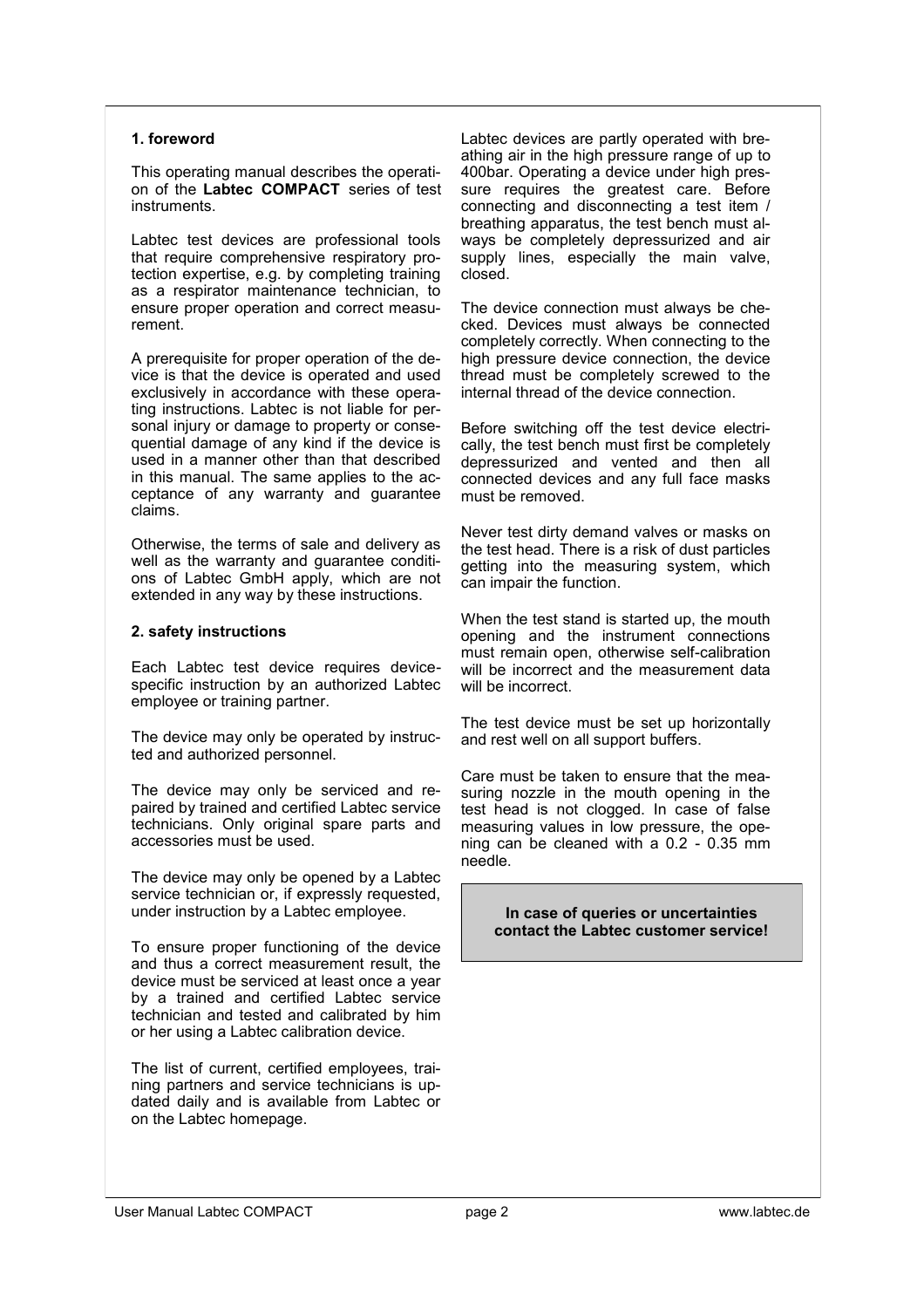#### **3. device description**

**Labtec COMPACT** are electronic test devices to be operated via a PC for the testing of breathing masks according to DIN EN 136, self-contained breathing apparatus (SCBA) according to DIN EN 137 and chemical protective suits (CPS) according to DIN EN 943-1.

The tests are performed in the low (-50 to 50 mbar), medium (0 to 20 bar, only with COMPACT M & L) and high pressure measuring range (0 to 300 bar, only with COM-PACT<sub>L</sub>).

For testing other breathing apparatus or chemical protective suits, contact Labtec. Only breathing air according to DIN EN 12021 may be used.

#### Model differences

Labtec COMPACT S are automatic testing devices for static testing of breathing masks and demand valve leakage tests in the low pressure range.

Labtec COMPACT M are automatic testing devices for the low and medium pressure range. In addition to COMPACT S they also have a medium pressure sensor, CPS filling connection and system venting, Euro nipple as medium pressure input and Euro coupling for connecting demand valves. They are suitable for static testing of breathing masks, demand valves and CPS.

Labtec COMPACT L are automatic testing devices for the low, medium and high pressure range. They also have a high pressure inlet with main valve and high pressure device connection. They are suitable for static testing of breathing masks, demand valves, CPS and SCBA.

The device has several expansion options (modules) which are identified by a letter code:

**Modul T (Terminal)**: Control panel with OLED display and complete set of control elements for manual operation of the unit.

**Module COM (All-in-One Computer)**: Freely positionable touchscreen PC, connected to test device via swivel arm mounting, incl. pre-installed LabNet Profi test software.

#### Connection requirements

A 230-240 V / 50-60 Hz power supply is required to operate the test stand.

The high pressure supply required for operation is provided by a 300 or 200 bar breathing air cylinder or by a central air supply with 300 bar (only w/ COMPACT L)

As medium pressure connection Eurocoupling and nipple are available as standard w/ COMPACT M & L. If units with other coupling connections are tested, appropriate intermediate adapters must be used. Please contact the manufacturer of the units for this.

#### Scope of delivery and accessories

The scope of delivery of the device includes a high-power-connection cable incl. screw fitting (only w/ COMPACT L), power supply cable and a USB cable.

Adapters for the connection of CPS, regulators and sealing caps for respirators must be ordered separately depending on the connection used (e.g. ESA, PE45, RD40, manufacturer-specific connections).

Labtec offers a wide range of accessories for test devices.

The range includes test adapters for adapting all respiratory protection devices on the market, quick release devices for quick device adaptation as well as holders for holding helmet-mask combinations.

#### **Further information and brochures can be found at www.labtec.de**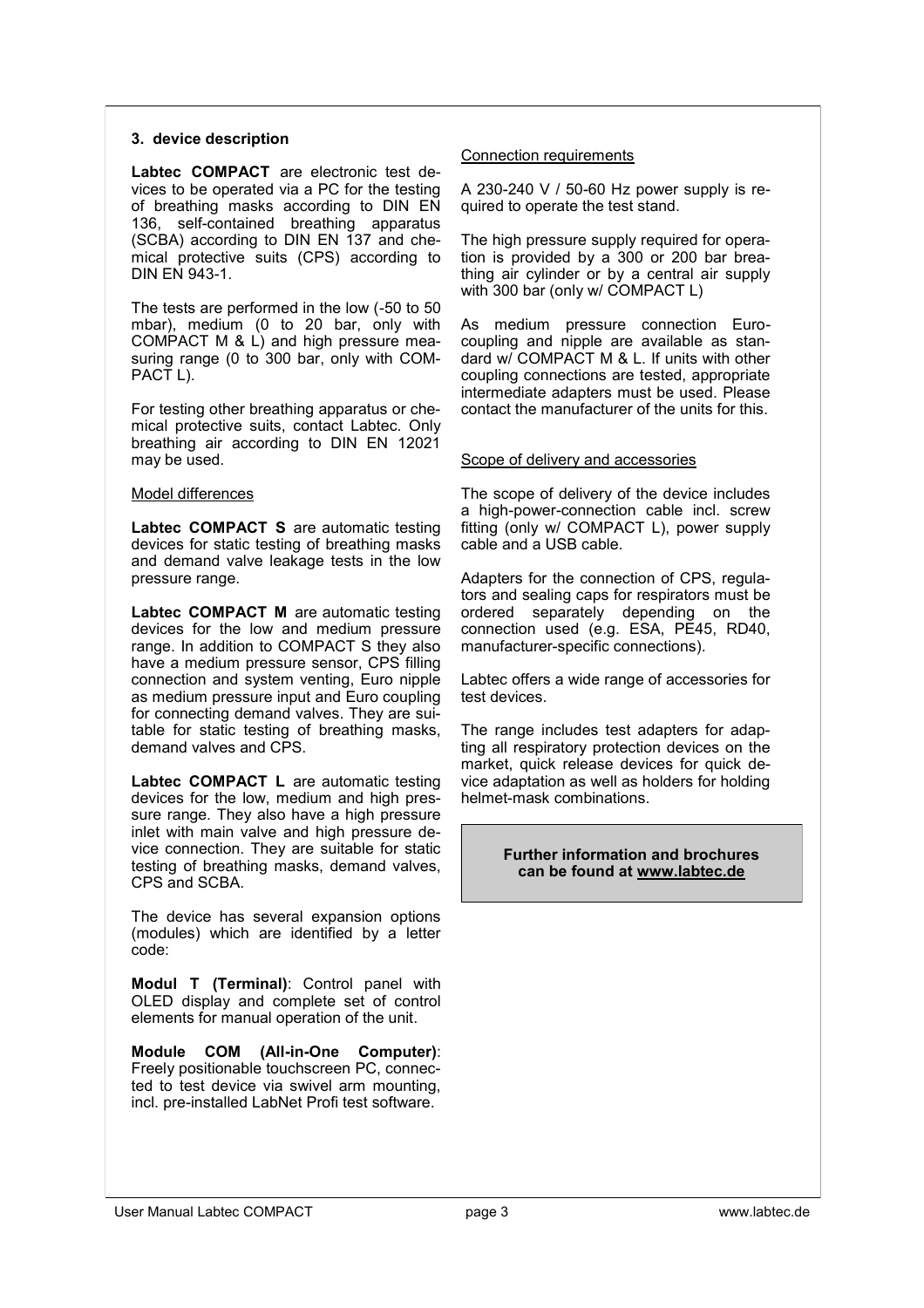#### **4. technical data**

| component                                      | description                         | unit         | value                                              |
|------------------------------------------------|-------------------------------------|--------------|----------------------------------------------------|
| high-pressure sensor<br>(only COMPACT L)       | measuring range<br>precision        | bar<br>%     | 0400<br>± 0,5                                      |
| medium pressure sensor<br>(only COMPACT M & L) | measuring range<br>precision        | bar<br>%     | $0+25$<br>± 0,5                                    |
| low pressure sensor                            | measuring range<br>precision        | mbar<br>$\%$ | $-500+50$<br>± 0,05                                |
| complete device                                | Max. permissible operating pressure | bar          | 400                                                |
|                                                | power supply                        | V/Hz         | 230-240 / 50-60                                    |
|                                                | total power electricity             | W            | max. 450                                           |
|                                                | IP rating                           | <b>IP 54</b> |                                                    |
|                                                | permissible temperature range       | $^{\circ}C$  | $-10+55$                                           |
|                                                | measuring volume                    | ml           | 480                                                |
|                                                | dimensions $W X L X H$              | mm           | 500 x 630 x 540                                    |
|                                                | total weight                        | kg           | 19 (COMPACT S)<br>21 (COMPACT M)<br>24 (COMPACT L) |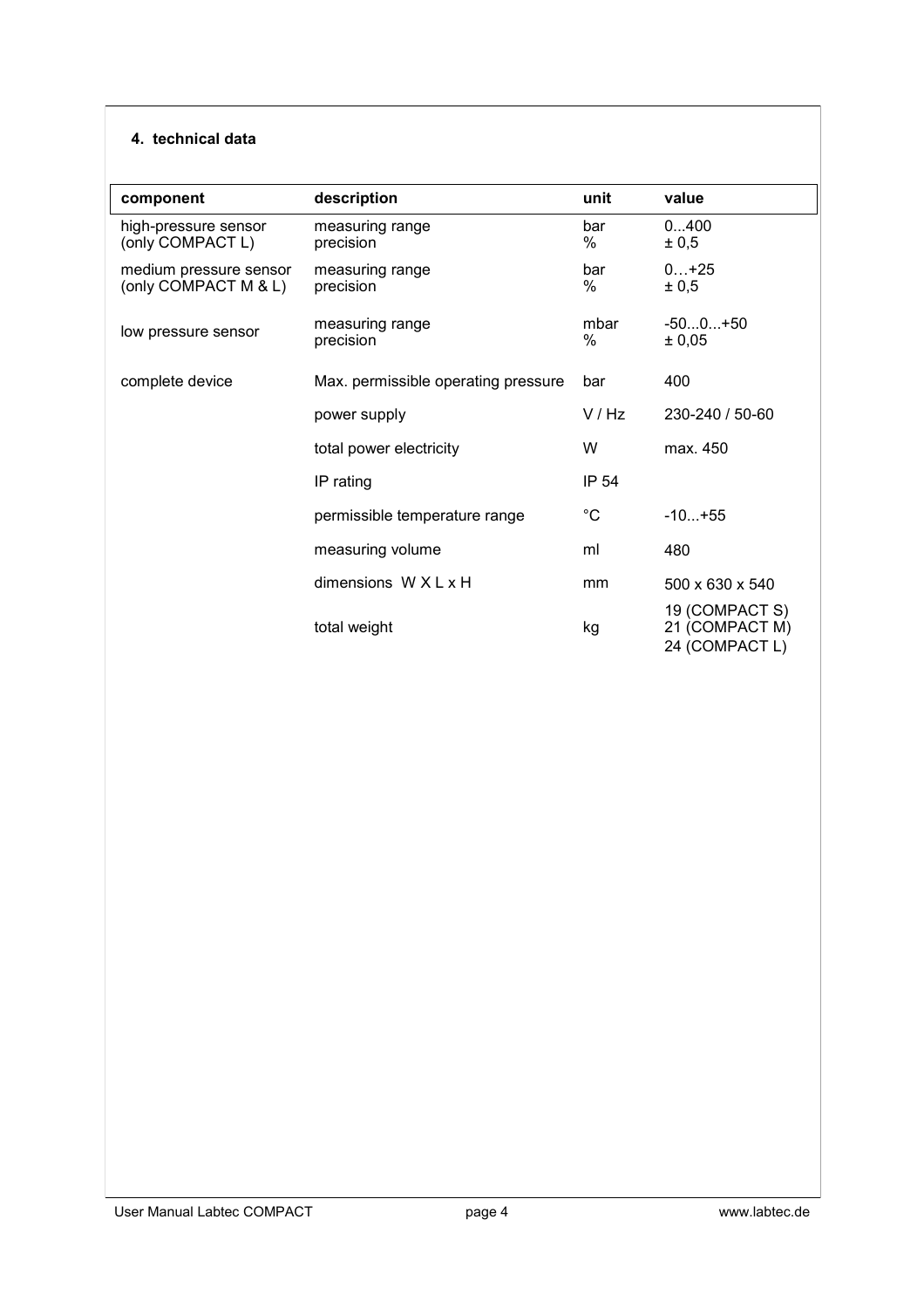#### **5. component description**



#### **Test stand housing (A)**

Thanks to its ergonomic design, the test stand can be operated fatigue-free even during continuous operation. Operation in computer mode is via PC keyboard and mouse or manually via the optionally available front panel

#### **Front cover / panel (only with Option T) (B)**

The front panel contains the control buttons and an OLED display showing measuring values and system information..

#### **Multifunction test head (C)**

The test head is a fixed head that can be inflated by an electric pump so that full face masks of any brand can be sealed without problems. A measuring point is installed in the test head which measures the internal pressure in the mask or demand valve.

#### **Air supply / device connection (D)**

The air supply can be provided optionally:

- 1. Through an existing, fixed 300 bar pipe supply via a 6 mm high-pressure pipe fitting.
- 2. Through an available 300 bar high pressure hose for connection to a breathing air cylinder or pipe supply.

**Attention: Never connect or disconnect lines under pressure !**

#### **Device connection (E)**

High-pressure device socket for connecting the pressure regulator of the SCBA to be tested.

**CPS test connection and system vent (F)** Quick coupling for filling CPS. For all other test procedures, the coupling must be connected to the supplied plug-in silencer for system venting.

#### **Medium pressure device connections (G, H)**

Quick coupling for connecting the medium pressure line of the demand valve to be tested.

Plug nipple for connecting the medium pressure line of SCBA to be tested.

#### **Power connection (I)**

On the left side of the housing there is a C13 power plug coupling for the connection of a cold appliance cable with C14 plug.

#### **USB-Interface (J)**

The USB port for data transfer to a PC is located on the left side of the housing.

#### **Vacuum pump**

With the built-in vacuum pump, the required air currents are generated and the probe is inflated or deflated. The desired air flow rate can be set in the software from 0.5 to 10 l/ min.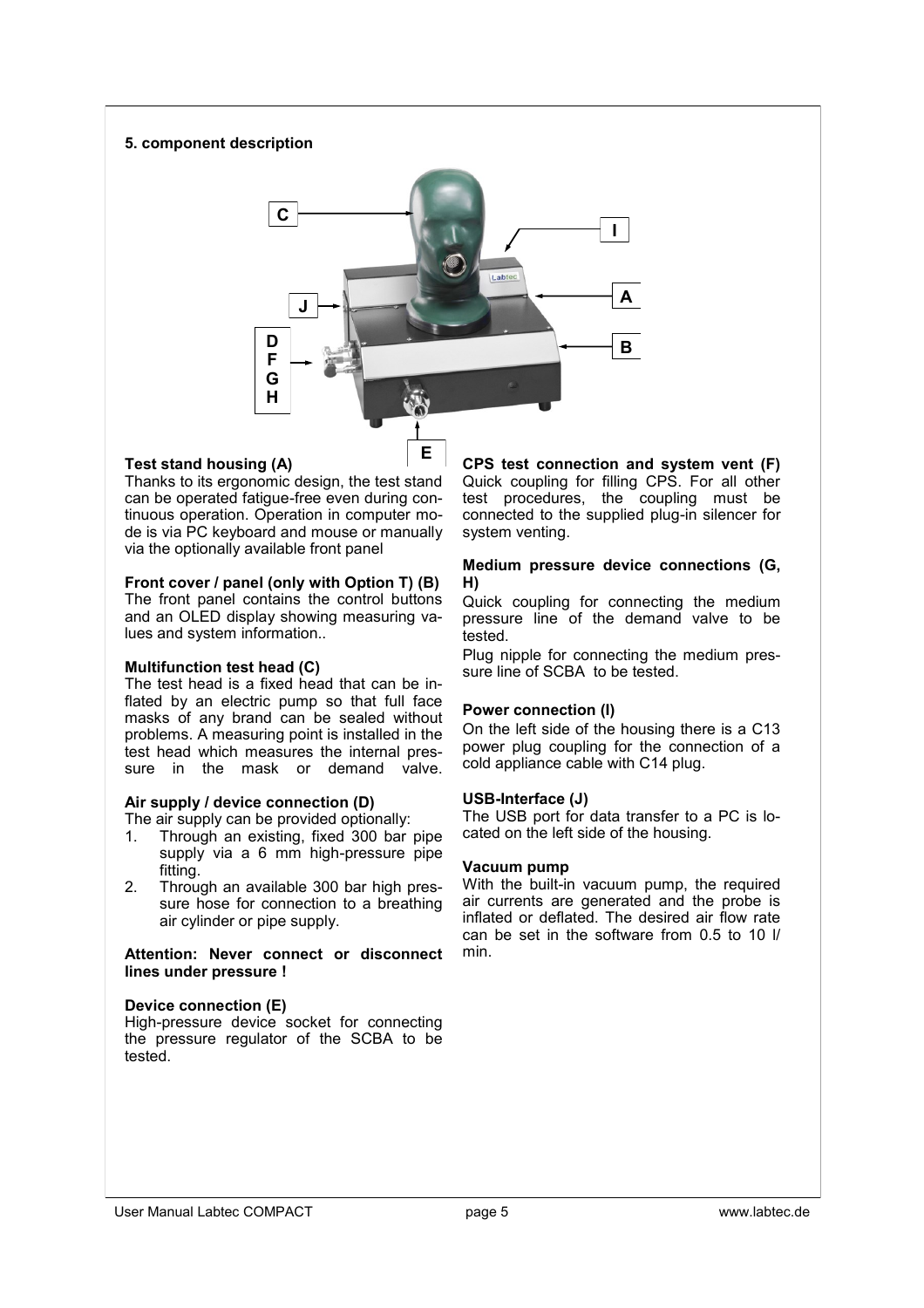#### **6. operating elements**

**LCD multi function display** Digital display of status of operation **Display for low pressure (LP) Display for medium pressure (MP, only COMPACT M & L) Display for high pressure (HP, only COMPACT L)**



**Push button for test head inflation** Pressing causes the test head to be inflated out of the test head

**Push button for test head deflation**  Pressing causes the air to be aspirated out of the test head



**Push button to generate positive pressure** Forcing pump +5 l/min is set in motion by pressing this button



**Push button to generate negative pressure** Forcing pump –5 l/min is set in motion by pressing this button

Pressing causes the air to be aspirated out of the test equipment

**Push button for low pressure relief**



**Switch button for 10 l/m exhalation**

Forcing pump +10 l/min is set in motion by pressing this button. LED shows function. Pressing button again switches it off.



**Switch button for 10 l/m inhalation** Forcing pump -10 l/min is set in motion by pressing this button. LED shows function. Pressing button again switches it off.



**Switch button for CPS inflation (only COMPACT M & L)** Pressing causes the CPS to be inflated.

**Switch button for CPS deflation (only COMPACT M & L)**  Pressing causes the CPS to be deflated.



**Push button for medium pressure relief (only COMPACT M & L)** Pressing causes the air to be aspirated out of the test equipment

**Switch button for the main valve (only COMPACT L)** When pressed, the high pressure main valve is opened which raises the high pressure. Pressing button again switches it off.

**Push button for high pressure relief (only COMPACT L)** Pressing causes the air to be aspirated out of the test equipment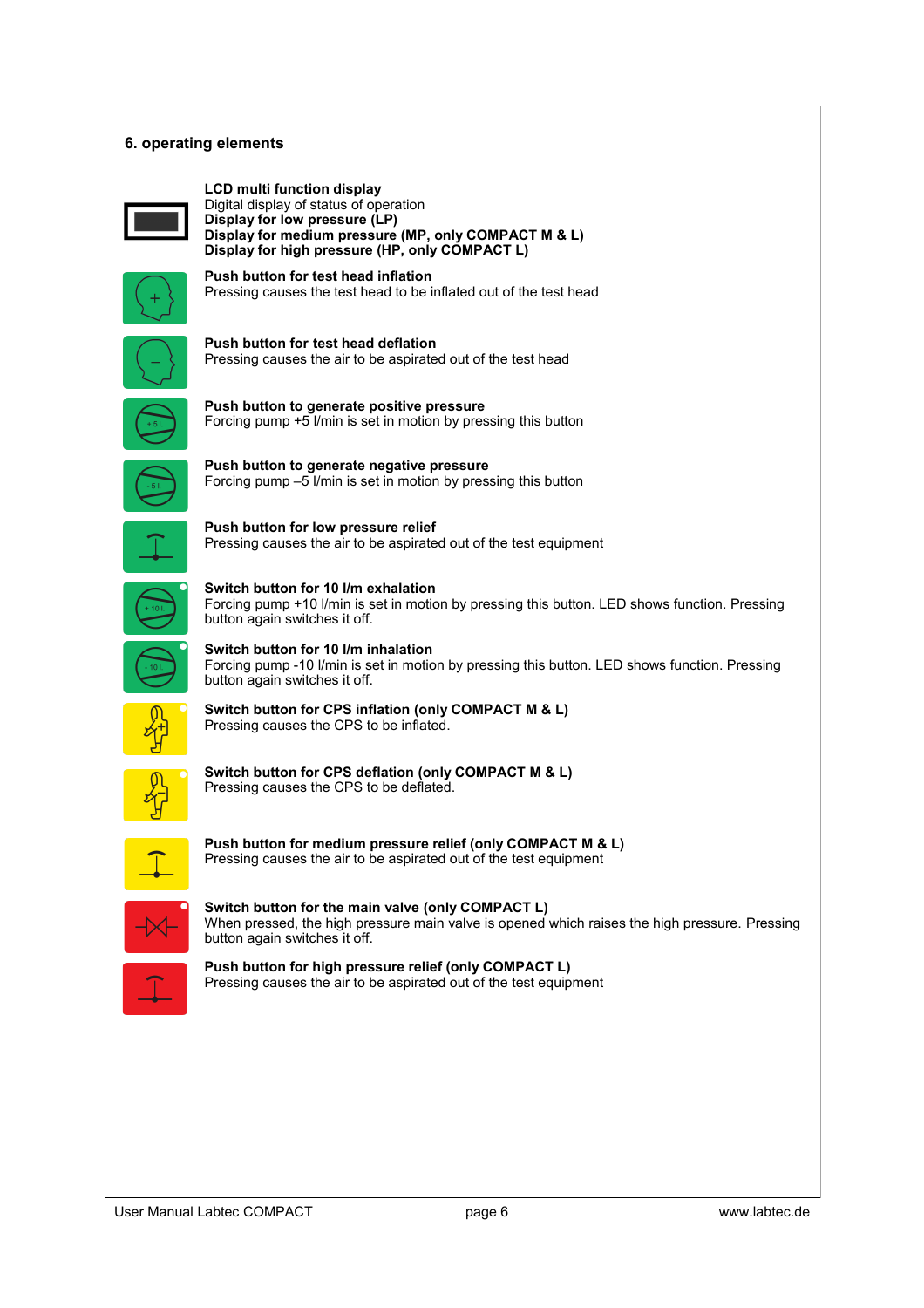#### **7. commissioning**

When setting up the unit, make sure that it is horizontal and rests well on all support buffers.

#### Establish high-pressure connection (only w/ COMPACT L)

Connect the high-pressure line to the air supply connection of the test device.

#### Establish power supply

Connect the power supply to a 230 V / 50-60 Hz power source using the supplied power cable. Switch on the unit at the switch.

#### Establish connection to the PC

Install the **LabNet Profi** test software according to the installation instructions. Establish the connection between PC and test bench via USB cable.

#### **> See separate installation and operating instructions LabNet Profi**

#### Device connection (breathing mask)

The test head must be completely vented. The breathing connection of the mask is closed with a suitable sealing cap. Alternatively, connect the mask to a suitable demand valve and then make a device connection (SCBA).

The mask is put on the test head. The inner mask should rest correctly on the nose of the probe.

Then tighten the fasteners of the head mask starting from the bottom. The test head can now be inflated until a tight fit of the mask is ensured. If necessary, readjust the mask.

#### Device connection (SCBA)

The regulator of the compressed air breathing apparatus is screwed directly to the high pressure device connection. When connecting, make sure that the compressed air breathing apparatus is screwed completely into the internal thread of the device connection.

For tests in the medium pressure range, disconnect the medium pressure line of the SCBA at the Euro coupling and connect it to the plug nipple of the medium pressure device connection and the line of the demand valve to the EURO quick coupling of the medium pressure device connection.

If the SCBA to be tested does not have a Euro coupling, a suitable adapter must be used. Please contact the compressed air breathing apparatus manufacturer.

The demand valve is inserted into the mouth opening of the test head using a suitable adapter.

#### **8. care and maintenance**

The test instrument should be protected from external harmful influences such as water, moisture in the form of steam and dust.

The test head should be cleaned and maintained regularly. This can significantly increase the service life of the search unit.

The test head should always be covered with the enclosed protective hood after the instrument has been used.

#### **> See separate test head care instructions**

The test device must be serviced at least annually by a certified Labtec service technician.

The test device is recalibrated and deviations in the previous test cycle can be excluded. The maintenance is carried out with a special calibration device.

The maintenance is confirmed by a calibration certificate issued directly by Labtec. The maintenance may only be carried out by authorized and trained service technicians.

In order to ensure a cost-effective and timely maintenance, it is possible to conclude a maintenance contract with Labtec.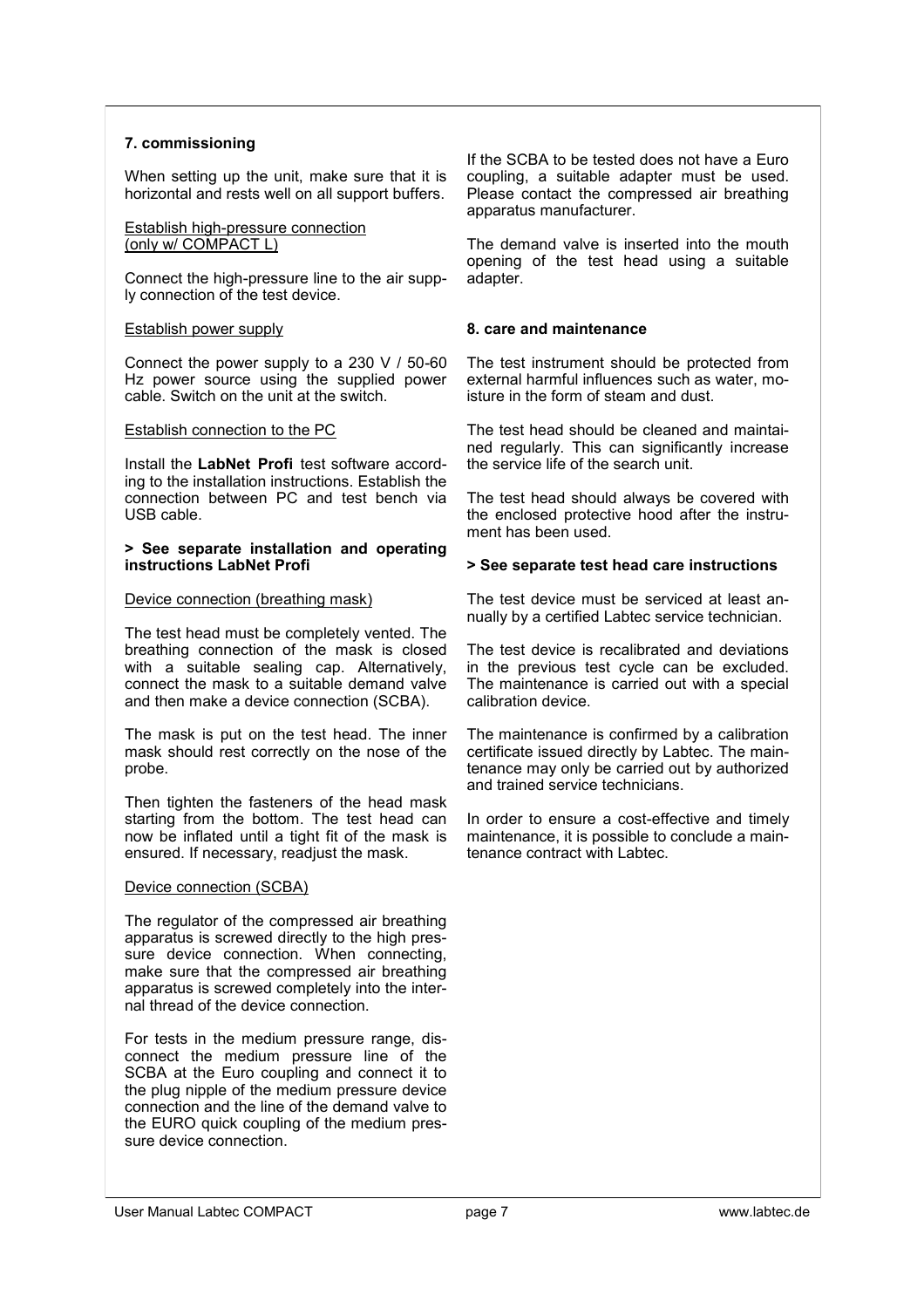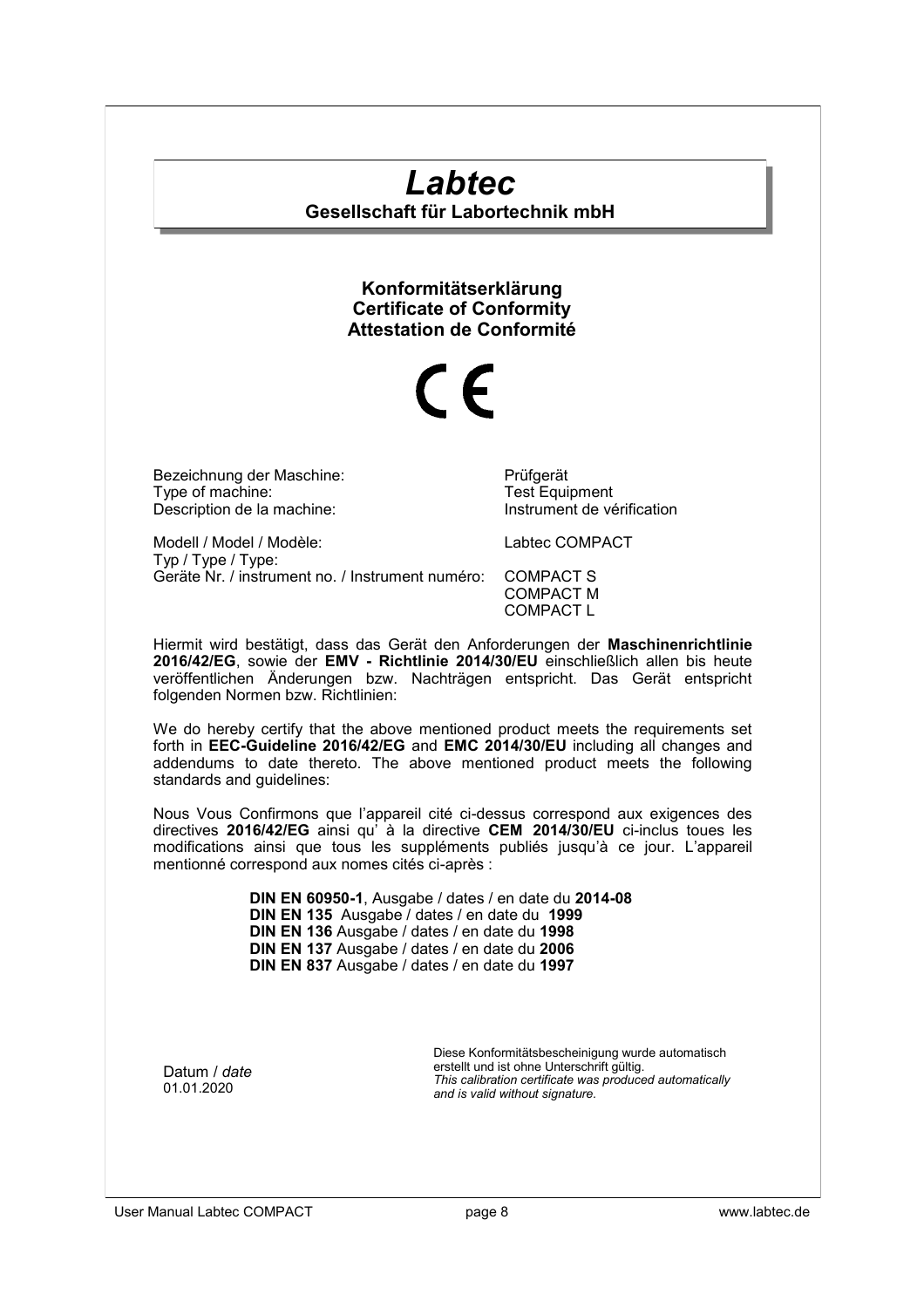#### **A 1 Testing of full face breathing masks**

#### **1. Complete device (full face mask)**

- 1.1 Leak test with open exhalation valve at # mbar
- 1.2 Tightness test with closed exhalation valve at + # mbar
- 1.3 Opening pressure of the exhalation valve

| <b>Step</b> | <b>Activity</b>                                                                                                     | <b>Comment</b>                                                                                             | operating<br>elements |
|-------------|---------------------------------------------------------------------------------------------------------------------|------------------------------------------------------------------------------------------------------------|-----------------------|
| 1.1.1       | Close breathing connection to mask with sealing<br>plug.                                                            | If necessary, moisten the exhalation<br>valve of the mask.                                                 |                       |
| 1.1.2       | Place the mask on the test head and tighten the<br>mask strap. Fill test head with head inflation<br>button         | The inflation time varies from mask<br>type to mask type.                                                  |                       |
| 1.1.3       | Set test vacuum with negative pressure button<br>to setpoint value - # mbar. Switch on stop watch.                  | Adjust the test pressure with the low<br>pressure relief button if necessary.                              |                       |
| 1.1.4       | Read the pressure difference after # min. on the<br>display (LP) and compare with setpoint.                         |                                                                                                            |                       |
| 1.1.5       | Deflate the test head with button for test head<br>deflation. Remove mask from test head.                           |                                                                                                            |                       |
|             |                                                                                                                     |                                                                                                            |                       |
| 1.2.1       | Seal the exhalation valve of the mask with the<br>adapter. Close breathing connection to mask<br>with sealing plug. | Test only possible with tightly fitted<br>exhalation valve. Use the manufac-<br>turer's specific adapters. |                       |
| 1.2.2       | Place the mask on the test head and tighten the<br>mask strap. Fill test head with head inflation<br>button         | The inflation time varies from mask<br>type to mask type.                                                  |                       |
| 1.2.3       | Set test vacuum with negative pressure button<br>to setpoint value - # mbar. Switch on stop watch.                  | Adjust the test pressure with the low<br>pressure relief button if necessary.                              |                       |
| 1.2.4       | Read the pressure difference after # min. on the<br>display (LP) and compare with setpoint.                         |                                                                                                            |                       |
| 1.2.5       | Deflate the test head with button for test head<br>deflation. Remove mask from test head.                           |                                                                                                            |                       |
|             |                                                                                                                     |                                                                                                            |                       |
| 1.3.1       | Close breathing connection to mask with sealing<br>plug.                                                            |                                                                                                            |                       |
| 1.3.2       | Place the mask on the test head and tighten the<br>mask strap. Fill test head with head inflation<br>button         | The inflation time varies from mask<br>type to mask type.                                                  |                       |
| 1.3.3       | Switch on vacuum pump with switch 10l/min<br>Exhalation to produce constant flow.                                   |                                                                                                            |                       |
| 1.3.4       | Read the opening pressure on the display (LP)<br>and compare it with the setpoint.                                  |                                                                                                            |                       |
| 1.3.5       | Switch off the pump by pressing the 10/lmin<br>Exhalation switch again.                                             |                                                                                                            |                       |
| 1.3.6       | Deflate the test head with button for test head<br>deflation. Remove mask from test head.                           |                                                                                                            |                       |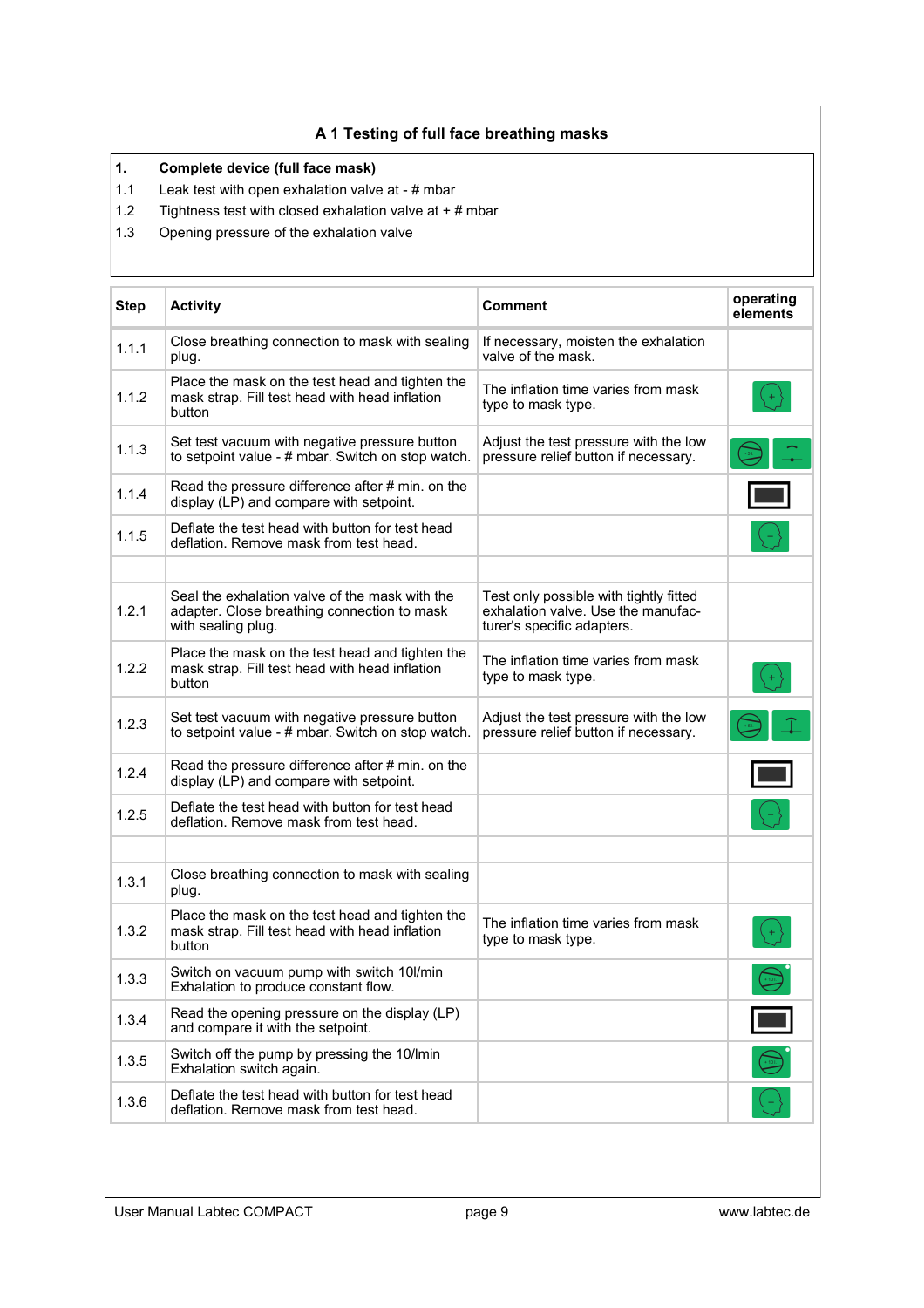### **A 2 Testing of demand valves**

#### **2. Complete device (Demand Valve)**

- 2.1 Tightness: Pressure increase after # min at # mbar negative pressure / + # mbar positive pressure
- 2.2 Tightness: Pressure change when medium pressure is applied after # min at # mbar (only w/ COMPACT M & L)

| Step  | <b>Activity</b>                                                                                                                                                                                           | Comment                                                                       | operating<br>elements |
|-------|-----------------------------------------------------------------------------------------------------------------------------------------------------------------------------------------------------------|-------------------------------------------------------------------------------|-----------------------|
| 2.1.1 | Insert the test adapter into the mouth opening of<br>the test head and connect it to the demand val-<br>ve.                                                                                               | Select suitable adapter according to<br>function and connection type          |                       |
| 2.1.2 | Seal the medium pressure hose of the demand<br>valve with a sealing cap.                                                                                                                                  |                                                                               |                       |
| 2.1.3 | Set test negative pressure with button to gener-<br>ate negative pressure to setpoint + # mbar.<br>Switch on stop watch.                                                                                  | Adjust the test pressure with the low<br>pressure relief button if necessary. |                       |
| opt.  | Set test overpressure with button to generate<br>positive pressure to setpoint + # mbar. Switch on<br>stop watch.                                                                                         | Adjust the test pressure with the low<br>pressure relief button if necessary. |                       |
| 2.1.4 | After a preset time # min, read the pressure<br>change on the display (LP) and compare with<br>the setpoint.                                                                                              |                                                                               |                       |
| 2.1.5 | Completely vent the test device.                                                                                                                                                                          |                                                                               |                       |
|       |                                                                                                                                                                                                           |                                                                               |                       |
|       | All further tests require high pressure! Check correct device connection!<br>The Labtec test bench + connected test device parts must be completely vented before<br>connecting or removing test devices. |                                                                               |                       |
|       | Connect demand valve in combination with a<br>SCBA base unit to the test device.                                                                                                                          | Check correct device connection!                                              |                       |
| 2.2.1 | Open high pressure main valve with main valve<br>switch. With COMPACT M open cylinder.                                                                                                                    | High pressure flows into the unit.                                            |                       |
| 2.2.2 | Close high pressure main valve with main valve<br>switch. With COMPACT M close cylinder.                                                                                                                  | Test instrument/test specimen are<br>under pressure.                          |                       |
| 2.2.3 | Set test negative pressure with button to gener-<br>ate negative pressure to setpoint $+$ # mbar.<br>Switch on stop watch.                                                                                | Adjust the test pressure with the low<br>pressure relief button if necessary. |                       |
| opt.  | Set test overpressure with button to generate<br>positive pressure to setpoint + # mbar. Switch on<br>stop watch.                                                                                         | Adjust the test pressure with the low<br>pressure relief button if necessary. |                       |
| 2.2.4 | After a preset time # min, read the pressure<br>change on the display (LP) and compare with<br>the setpoint.                                                                                              |                                                                               |                       |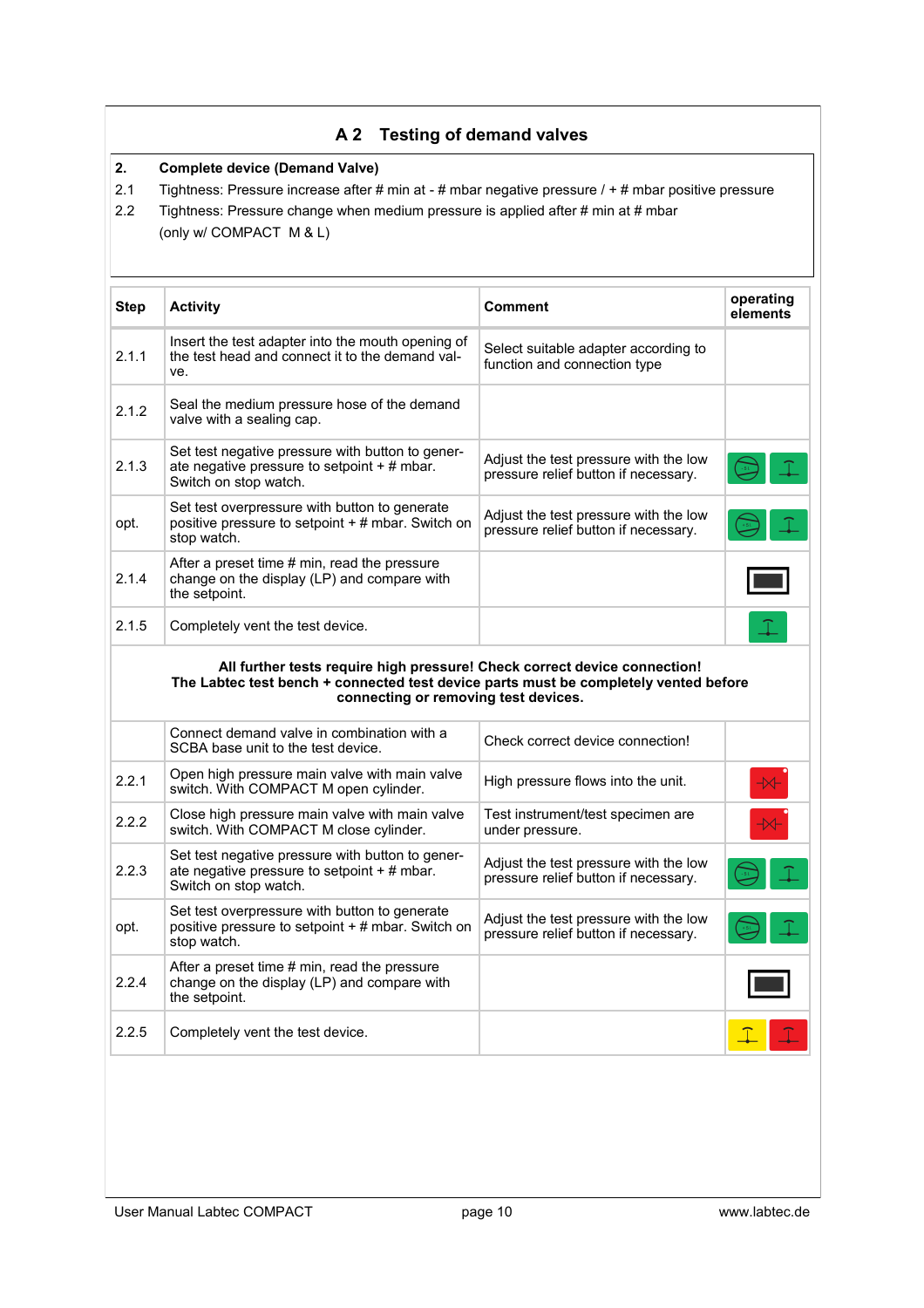## **A 2 Testing of demand valves**

**2. Complete device (Demand Valve)**

2.3 Opening pressure / cut-in pressure at # l/min suction (only w/ COMPACT M & L)

2.4 Static overpressure (only w/ COMPACT M & L)

| <b>Step</b> | <b>Activity</b>                                                                                                       | <b>Comment</b>                                                                     | operating<br>elements    |
|-------------|-----------------------------------------------------------------------------------------------------------------------|------------------------------------------------------------------------------------|--------------------------|
| 2.3.1       | Connect demand valve in combination with a<br>SCBA base unit to the test device.                                      | Check correct device connection!                                                   |                          |
| 2.3.2       | Open high pressure main valve with main valve<br>switch. With COMPACT M open cylinder.                                | High pressure flows into the unit and<br>is present in the unit.                   | $\overline{\mathcal{X}}$ |
| 2.3.3       | Switch on vacuum pump with switch 10l/min<br>Inhalation to produce constant flow.                                     | until the regulator opens and the<br>maximum negative pressure point is<br>reached | $\sum_{i=1}^{n}$         |
| 2.3.4       | Read the opening / closing pressure of the de-<br>mand valve on the display (LP).                                     |                                                                                    |                          |
| 2.3.5       | Switch off the pump by pressing the 10/lmin In-<br>halation switch again.                                             |                                                                                    | $\frac{1}{\sqrt{10}}$    |
| 2.3.6       | Close high pressure main valve with main valve<br>switch. With COMPACT M close cylinder.                              |                                                                                    |                          |
| 2.2.7       | Completely vent the test device.                                                                                      |                                                                                    |                          |
| 2.4.1       | Connect demand valve in combination with a<br>SCBA base unit to the test device.                                      | Check correct device connection!                                                   |                          |
| 2.4.2       | Open high pressure main valve with main valve<br>switch. With COMPACT M open cylinder.                                | High pressure flows into the unit and<br>is present in the unit.                   | $\rightarrow$            |
| 2.4.3       | Read the static overpressure of the opened de-<br>mand valve on the display (LP) and compare it<br>with the setpoint. | Test only for positive pressure lung<br>valves                                     |                          |
| 2.4.4       | Close high pressure main valve with main valve<br>switch. With COMPACT M close cylinder.                              |                                                                                    |                          |
| 2.4.5       | Completely vent the test device.                                                                                      |                                                                                    |                          |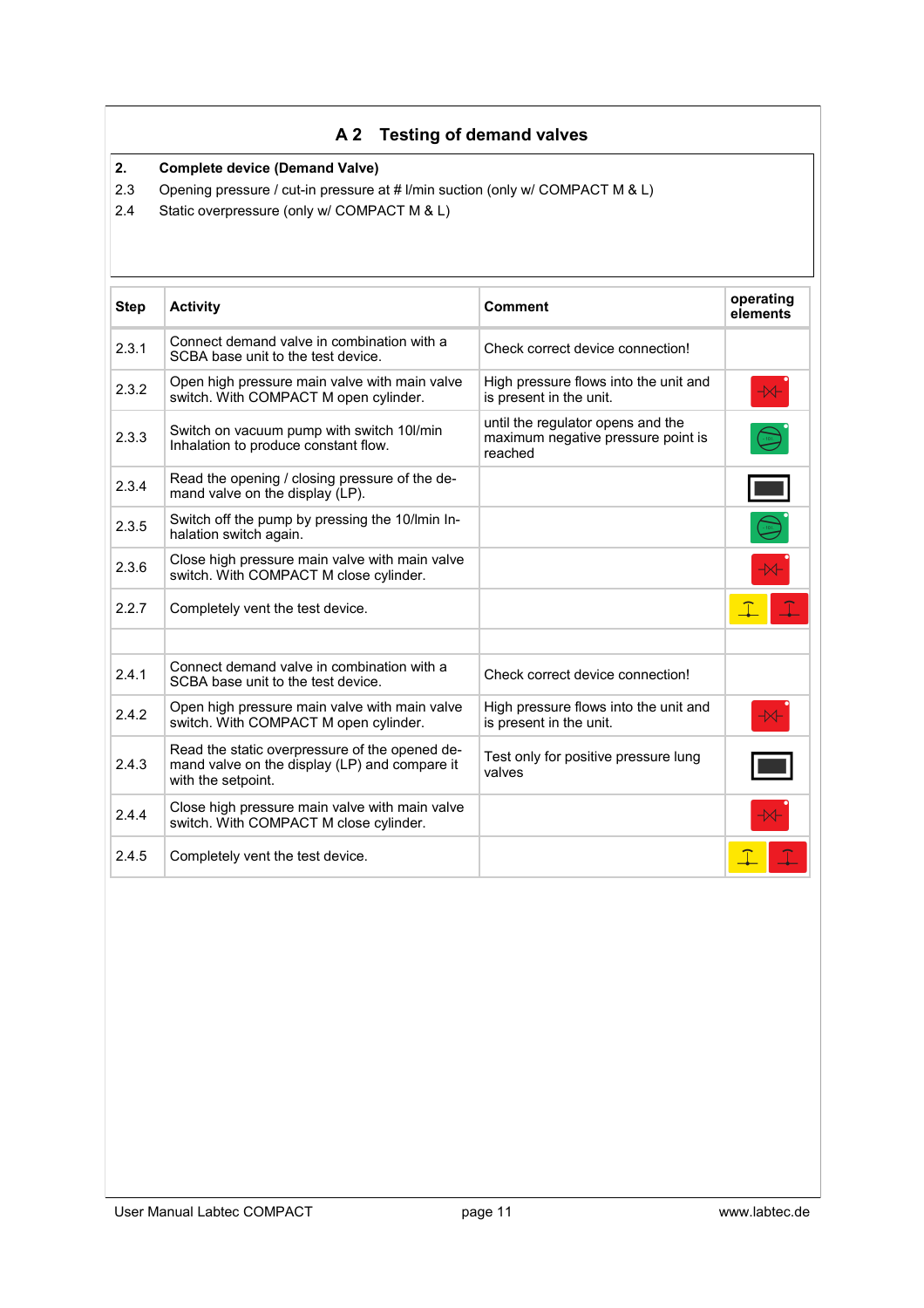## **A 3 Testing of SCBA**

**3 Pressure indicator (pressure gauge comparison measurement)**

Pressure comparison at # bar (e.g. 300, 200 ...bar) (only w/ COMPACT L)

#### **4 Acoustic warning device**

4.1 Response pressure (only w/ COMPACT L)

| <b>Step</b> | <b>Activity</b>                                                                                                                                                          | Comment                                              | operating<br>elements    |
|-------------|--------------------------------------------------------------------------------------------------------------------------------------------------------------------------|------------------------------------------------------|--------------------------|
| 3.1.1       | Connect demand valve in combination with a<br>SCBA base unit to the test device.                                                                                         | Check correct device connection!                     |                          |
| 3.1.2       | Open high pressure main valve with main valve<br>switch.                                                                                                                 | High pressure flows into the unit.                   | $\overline{\mathcal{X}}$ |
| 3.1.3       | Close high pressure main valve with main valve<br>switch.                                                                                                                | Test instrument/test specimen are<br>under pressure. |                          |
| 3.1.4       | Vent high pressure with button for high pressure<br>relief (fast) or medium pressure relief (slower) to<br>test pressure until PA pressure gauge shows the<br>set point. | Read off the SCBA manometer                          |                          |
| 3.1.5       | Read the high pressure on the display (HP) and<br>compare it with instrument pressure.                                                                                   |                                                      |                          |
| opt.        | Repeat test steps 3.1.4 and 3.1.5 with other<br>test values required by manufacturer                                                                                     |                                                      |                          |
| 3.1.6       | Completely vent the test device.                                                                                                                                         |                                                      |                          |
|             |                                                                                                                                                                          |                                                      |                          |
| 4.1.1       | Connect demand valve in combination with a<br>SCBA base unit to the test device.                                                                                         | Check correct device connection!                     |                          |
| 4.1.2       | Open high pressure main valve with main valve<br>switch.                                                                                                                 | High pressure flows into the unit.                   | $\overline{\mathbf{X}}$  |
| 4.1.3       | Close high pressure main valve with main valve<br>switch.                                                                                                                | Test instrument/test specimen are<br>under pressure. | $\overline{\mathcal{M}}$ |
| 4.1.4       | Vent high pressure with button for high pressure<br>relief (fast) or medium pressure relief (slower)<br>until an acoustic signal (warning whistle) beco-<br>mes audible. |                                                      |                          |
| 4.1.5       | Read the response pressure on the display (HP)<br>and compare with setpoint.                                                                                             |                                                      |                          |
| 4.1.6       | Completely vent the test device.                                                                                                                                         |                                                      |                          |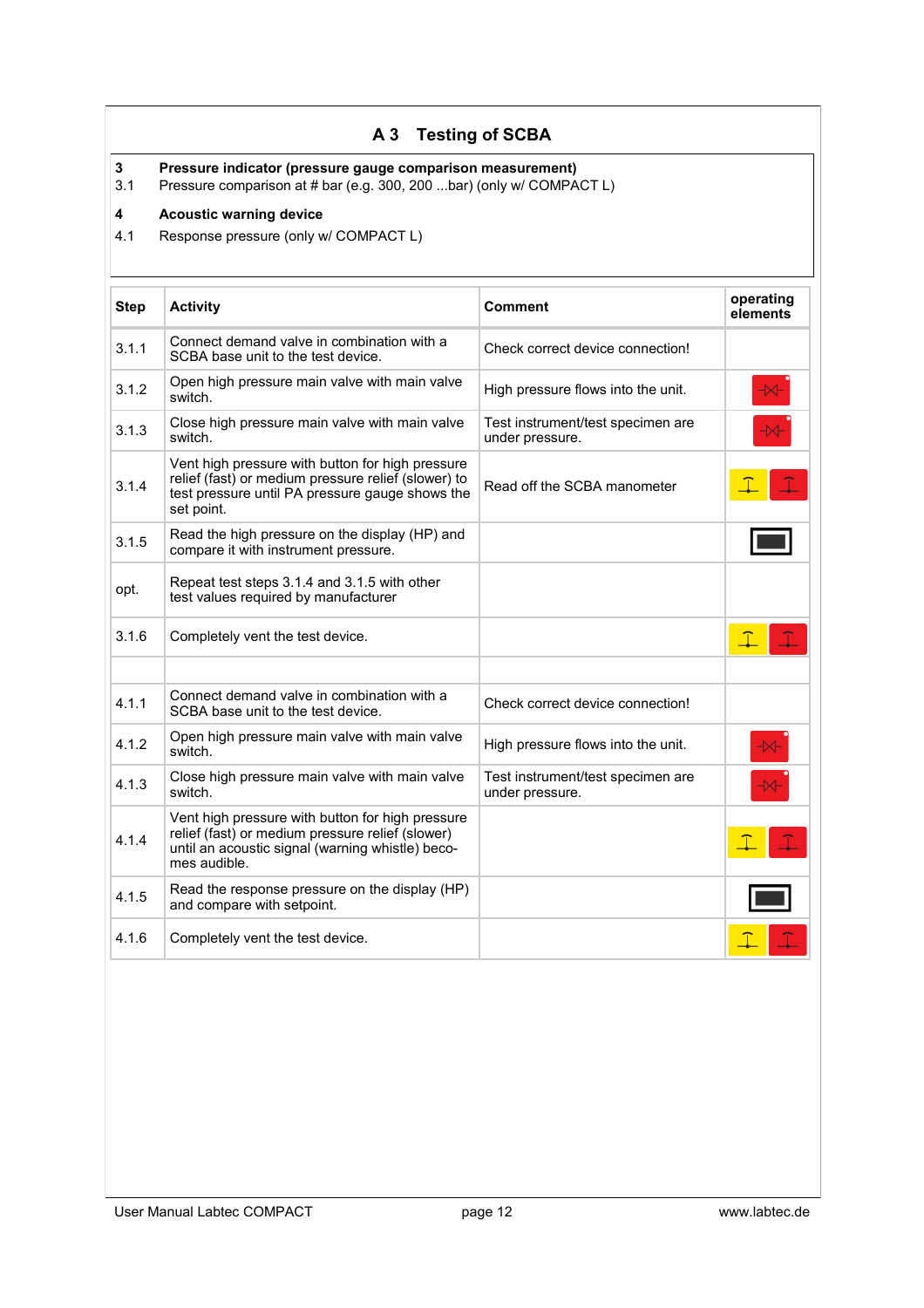## **A 3 Testing of SCBA**

# **5 Pressure Regulator (base unit)**<br>5.1 Static Medium pressure at # bar i

5.1 Static Medium pressure at # bar inlet pressure (only w/ COMPACT M & L)<br>5.2 Medium pressure increase after # min (only w/ COMPACT M & L)

Medium pressure increase after # min (only w/ COMPACT M & L)

| <b>Step</b> | <b>Activity</b>                                                                                                                                 | <b>Comment</b>                                            | operating<br>elements |
|-------------|-------------------------------------------------------------------------------------------------------------------------------------------------|-----------------------------------------------------------|-----------------------|
| 5.1.1       | Connect demand valve in combination with a<br>SCBA base unit to the test device.                                                                | Check correct device connection!                          |                       |
| 5.1.2       | Open high pressure main valve with main valve<br>switch. With COMPACT M open cylinder.                                                          | High pressure flows into the unit.                        | $\overline{+}$        |
| 5.1.3       | Close high pressure main valve with main valve<br>switch. With COMPACT M close cylinder.                                                        | Test instrument/test specimen are<br>under pressure.      | $\prec$               |
| 5.1.4       | Vent high pressure with button for high pressure<br>relief (fast) or medium pressure relief (slower) to<br>to setpoint $+$ # bar inlet pressure |                                                           |                       |
| 5.1.5       | Read the medium pressure on the display (MP)<br>and compare with setpoint.                                                                      |                                                           |                       |
| 5.1.6       | Completely vent the test device                                                                                                                 |                                                           |                       |
|             |                                                                                                                                                 |                                                           |                       |
| 5.3.1       | Connect demand valve in combination with a<br>SCBA base unit to the test device.                                                                | Check correct device connection!                          |                       |
| 5.2.1       | Open high pressure main valve with main valve<br>switch. With COMPACT M open cylinder.                                                          | High pressure flows into the unit.                        | $\overline{+}$        |
| 5.2.2       | Close high pressure main valve with main valve<br>switch. With COMPACT M close cylinder.                                                        | Test instrument/test specimen are<br>under pressure.      | $\prec$               |
| 5.2.3       | Vent high pressure with button for high pressure<br>relief (fast) or medium pressure relief (slower) to<br>to setpoint $+$ # bar inlet pressure |                                                           |                       |
| 5.2.4       | Read the medium pressure on the display (MP),<br>start the stopwatch.                                                                           |                                                           |                       |
| 5.2.5       | After a preset time of # min, read the medium<br>pressure again and compare it with the previous-<br>ly measured value.                         | Compare difference value with per-<br>missible deviation. |                       |
| 5.2.6       | Completely vent the test device.                                                                                                                |                                                           |                       |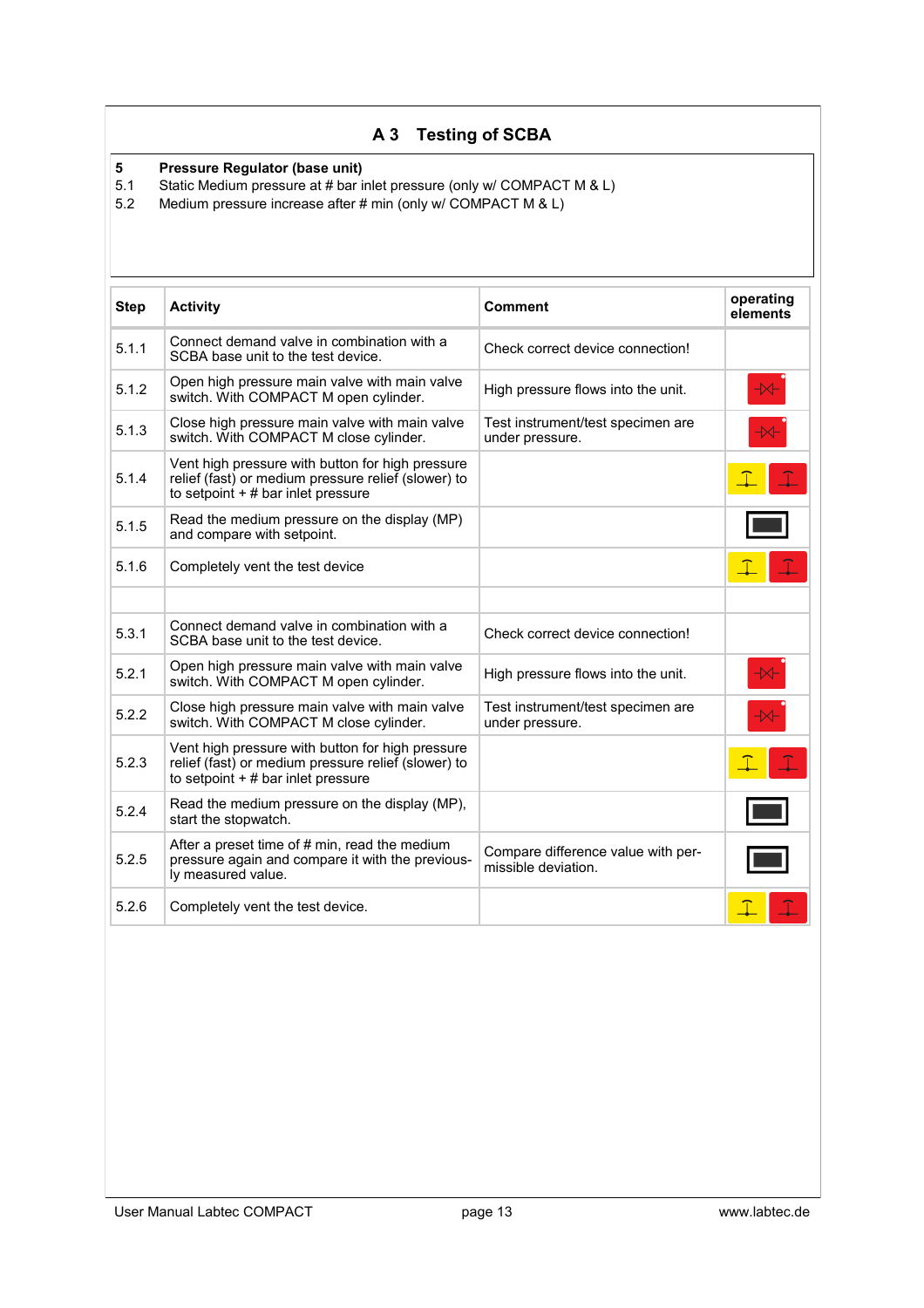## **A 3 Testing of SCBA**

# **6 Complete Device**

High pressure tightness test (only w/ COMPACT L)

| <b>Step</b> | <b>Activity</b>                                                                                                       | <b>Comment</b>                                            | operating<br>elements        |
|-------------|-----------------------------------------------------------------------------------------------------------------------|-----------------------------------------------------------|------------------------------|
| 6.1.1       | Connect demand valve in combination with a<br>SCBA base unit to the test device.                                      | Check correct device connection!                          |                              |
| 6.1.1       | Open high pressure main valve with main valve<br>switch.                                                              | High pressure flows into the unit.                        | $\rightarrow\hspace{-1.4mm}$ |
| 6.1.2       | Close high pressure main valve with main valve<br>switch.                                                             | Test instrument/test specimen are<br>under pressure.      | $\overline{\mathcal{H}}$     |
| 6.1.3       | Read high pressure on the display (HP), start<br>stop watch.                                                          |                                                           |                              |
| 6.1.4       | After a preset time of # min, read the high pres-<br>sure again and compare it with the previously<br>measured value. | Compare difference value with per-<br>missible deviation. |                              |
| 6.1.5       | Completely vent the test device.                                                                                      |                                                           |                              |